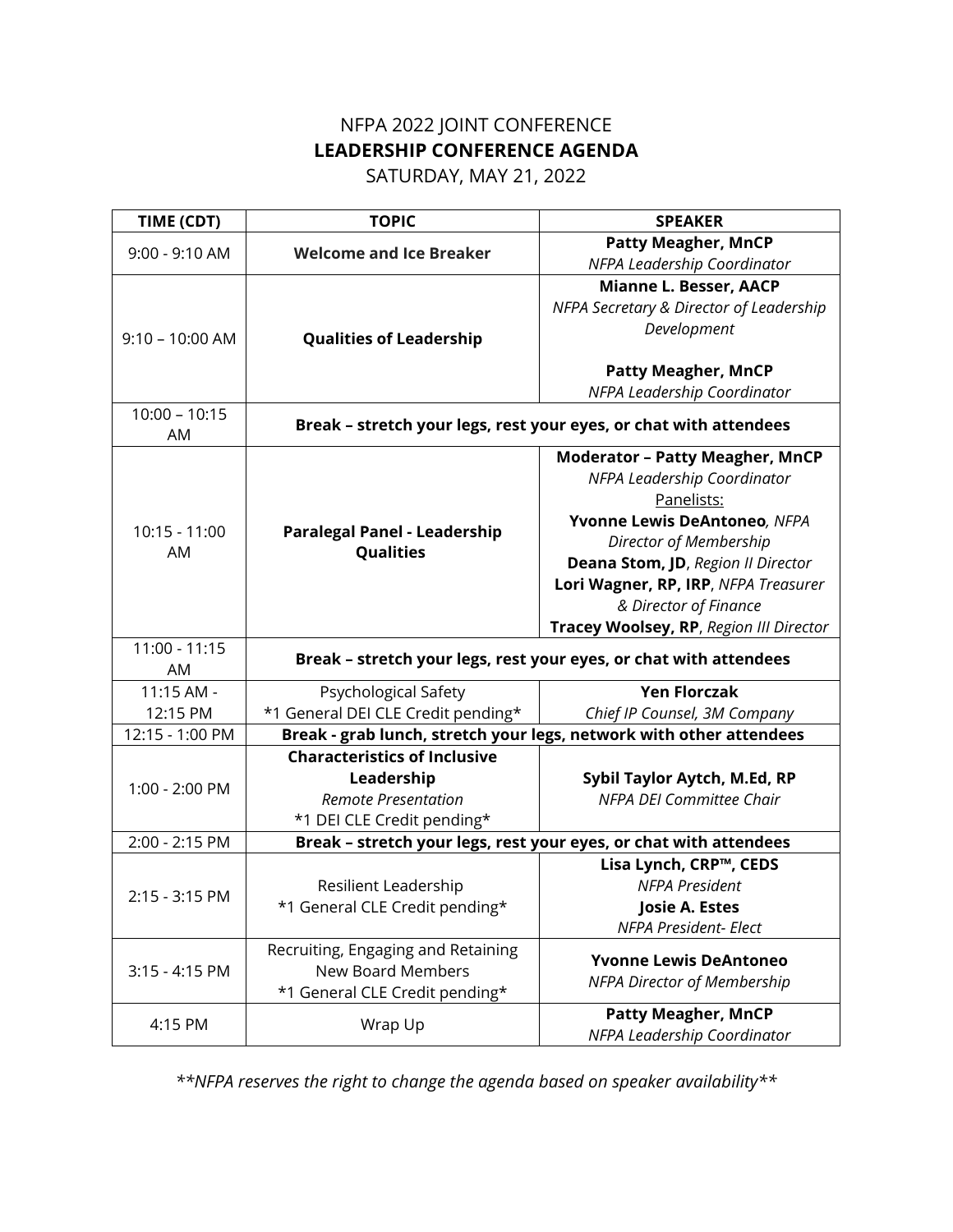### **Qualities of Leadership**

*Saturday, May 21, 2022, 9:15 a.m., CDT*

What qualities make a good leader? This session will discuss leadership qualities and suggestions on becoming a great leader.

### **Mianne L. Besser, AACP,** *NFPA Secretary and Director of Leadership Development*



Ms. Besser contributes 26 years of experience as a Litigation Paralegal. Ms. Besser has a background in multiple legal disciplines, with a focus in litigation; she also has extensive trial experience and is well-versed in eDiscovery. Ms. Besser has a BA in Management and Business Administration from the University of Phoenix and a paralegal certificate from the Denver Paralegal Institute, an ABA-approved program.

Prior to being elected as the Secretary and Director of Leadership Development, Ms. Besser served one term as Secretary and Director of Operations; three terms as NFPA Region Director, Region II; Co-Chair, Region Directors; Chair of the State of the Paralegal Profession Committee; Budget Committee member; and Special Projects Coordinator.

At the local level, Ms. Besser served in a variety of positions for the Rocky Mountain Paralegal Association (RMPA), including two non-consecutive terms as President, President-elect, Board Advisor, NFPA Primary Representative, NFPA Secondary Representative, Director-at-Large and Editor. Ms. Besser is an invited CLE speaker for NFPA and has been interviewed for her perspective on the paralegal profession by Andrew Morkes, (College & Career Press), Laurel Vietzen (Practical Contract Law for Paralegals, 3d. Edition), and LawCrossing.com. She has authored, or co-authored, articles which were printed in the National Paralegal Reporter and Trial Talk. While serving as NFPA's Special Projects Coordinator, she authored two White Papers, "Legal Process Outsourcing" and "Ethical Considerations for Paralegals and Social Media".

Ms. Besser's additional professional affiliations include the American Alliance of Paralegals, Inc., and Women in eDiscovery. Ms. Besser is active in her community serving as a member of the Community College of Aurora's Paralegal Advisory Committee. She has also been involved in planned giving events benefitting many local organizations including The Gathering Place, Volunteers for Outdoor Colorado, and Free the Girls.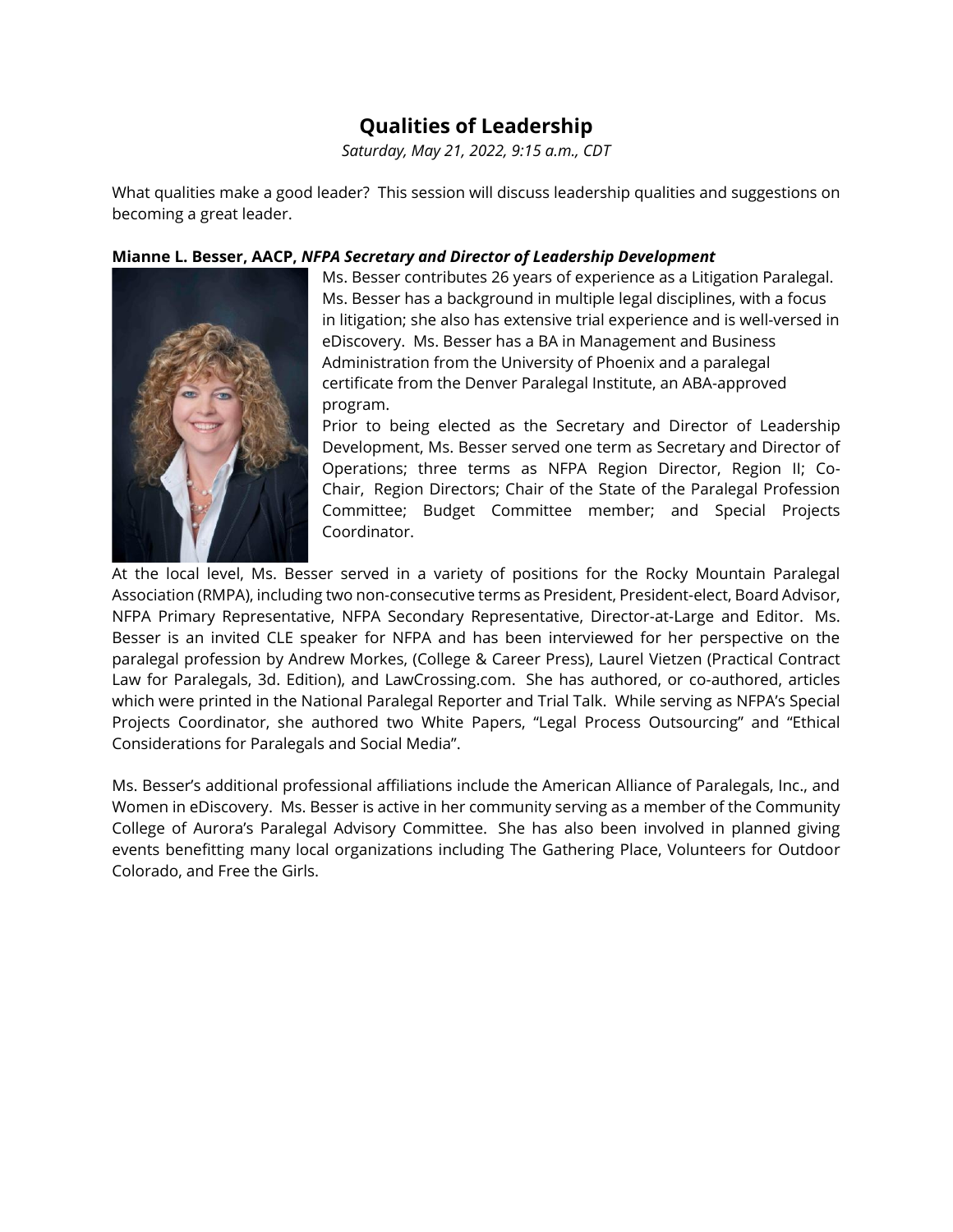

.

#### **Patty Meagher, MnCP,** *NFPA Leadership Coordinator*

Patty is a corporate in-house paralegal at 3M Company with over thirty years of legal experience. Her focus for the last fifteen years has been on mergers, acquisitions and divestitures. She recently expanded her duties to include Section 16 filings, securities and corporate governance work.

Ms. Meagher completed her Bachelor of Arts degree in Communications in 1994 from Augsburg College and her Associate in Applied Science degree, paralegal program in 1991 from Inver Hills Community College.

Ms. Meagher has been a Minnesota Certified Paralegal since 2021. She has been a member of Minnesota Paralegal Association and the National Federation of Paralegal Associations since 1997. She is currently MPA's NFPA Secondary delegate, NFPA Co-Records

Coordinator and NFPA Leadership Coordinator. She is a past MPA Board Member (Secretary 2006- 2007 and Director of Events 2011-2012), NFPA Convention Host Coordinator 2011, MPA Corporate & Securities Sectional Chair 2007-2010, 3M Paralegal Program Co-Chair current, past Chair and Committee member of the 3M Legal Affairs Developing Legal Professionals program 2015-2020, former 3M Diversity & Inclusion member and Co-Chair Events and Communications Committee 2014- 2017, 3M's Women's Leadership Network (WLN) member, former WLN Co-leader Membership & Networking Team, former St. Patrick's School education committee member, former St. Patrick's Parent Group Secretary.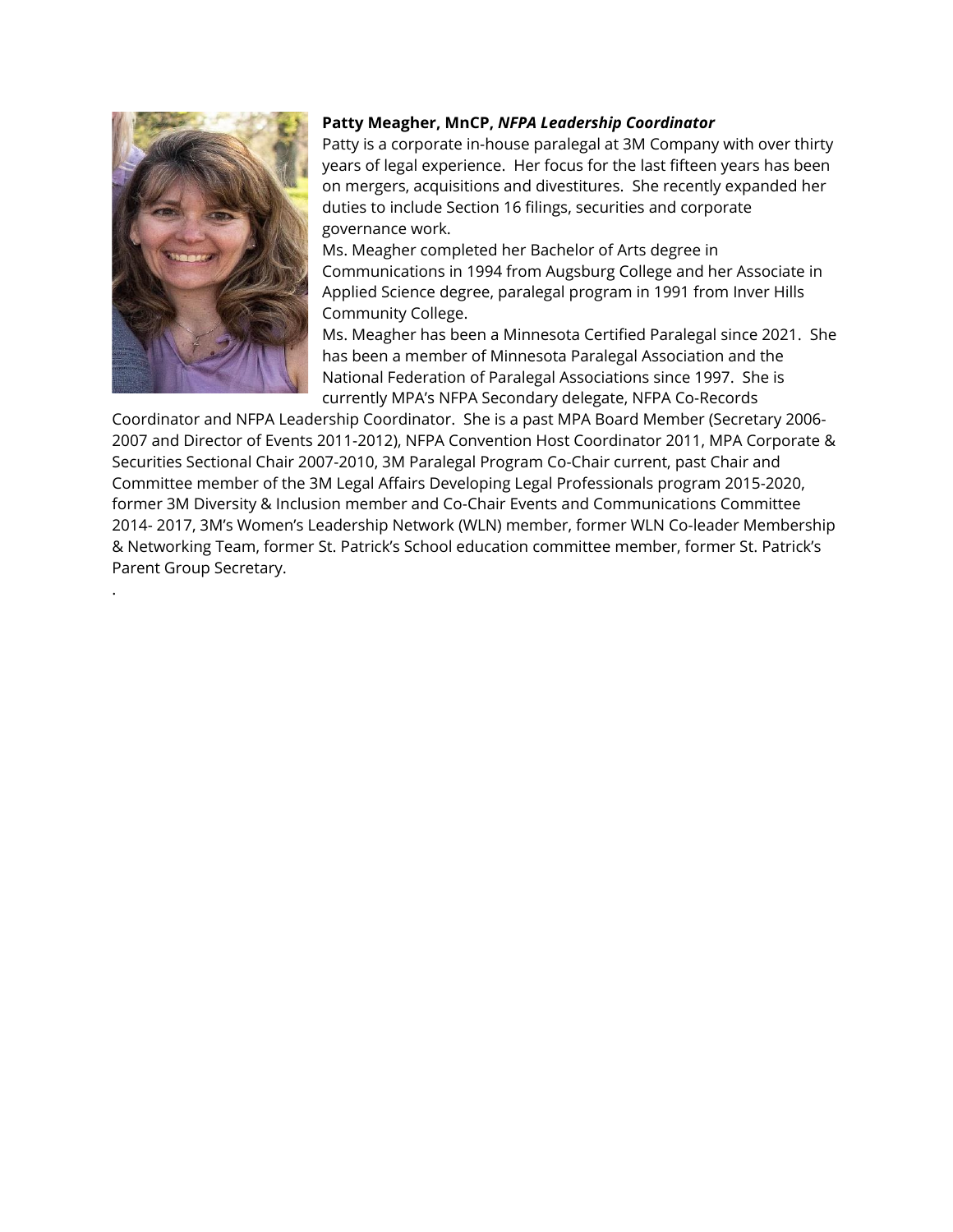### **Paralegal Panel - Leadership Qualities**

*Saturday, May 21, 2022, 10:15 a.m. CDT*

This session will expand on the leadership qualities and how the panelists utilize these qualities in their leadership roles.

**Moderator:** Patty Meagher, NFPA Leadership Coordinator

### **Panelists:**

Yvonne Lewis DeAntoneo, *NFPA Director of Membership* Deana Stom, JD, *Region II Director* Lori Wagner, RP, IRP, *NFPA Treasurer & Director of Finance* Tracey Woolsey, RP, *Region III Director*



**Yvonne Lewis DeAntoneo** *Director of Membership, NFPA*

Yvonne Lewis DeAntoneo is the NFPA Vice President and Director of Membership. She is responsible for guiding NFPA in attracting and retaining members.

Yvonne Lewis DeAntoneo has been a paralegal, specializing in litigation, since 1988. She began her career in personal injury. Since then, she has also worked in medical malpractice, nursing home defense, mass torts (including medical device litigation, asbestos and tobacco

litigation), and nursing home defense. Yvonne has been working in house for various insurance companies for the last twelve years. She is currently a paralegal with State Farm where she works for their local in-house brank, Missie Hendry & Associates, based out of St. Petersburg, Florida.

This is Yvonne's second time wearing the membership hat for NFPA. She previously served as the Vice President and Director of Membership from 2015 to 2019. Prior to that role, Yvonne served as the Region III Director from 2013 until 2015.

In addition to serving on the local board, Yvonne has held various leadership roles with the Tampa Bay Paralegal Association. She was a founding member and the first President of the TBPA upon its formation in 2019.

Yvonne received her Associates in Science in Paralegal Studies from her local college, St. Petersburg College. She continued her education at the University of South Florida and received a Bachelor of Art in English and American Literature.

Personally, Yvonne is the mother of two beautiful teenage girls who fill her life with a lot of love, laughter, joy and a tad bit of worry. When not working or volunteering, Yvonne enjoys spending time with family and friends or reading.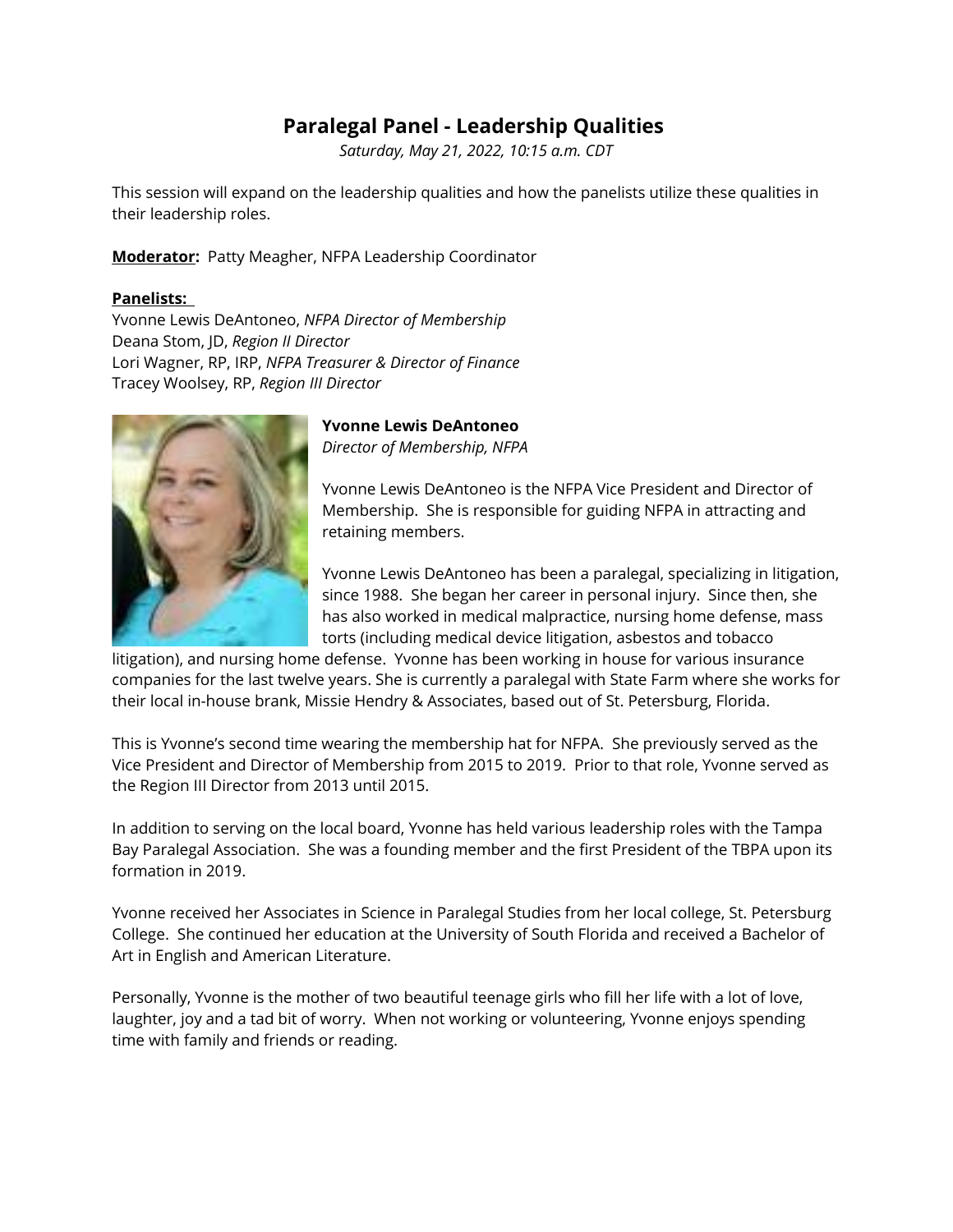

**Deana Stom, J.D.** *Region II Director, NFPA*

Dean Stom, J.D. is currently specializing in civil litigation, estate planning, and small business matters, and now has over 26 years' experience as a paralegal. She regularly volunteers with such organizations as the Colorado Bar's High School Mock Trial competitions and American Association for Justice, and works to help the participants understand the qualifications and dedication necessary to succeed.

A Colorado native, she earned her JD degree in 2011, after having completed her BA in Political Science in 2008 and earned her AAS in 2002.

Deana has been involved with the Rocky Mountain Paralegal Association since 2018, starting out as an at-Large Director, and shortly after was elected to serve as the Primary Delegate. She has also volunteered with NFPA to assist as Records Co-Coordinator, UPL Committee member, Government Affairs Committee Chair, Marketing Advocacy Committee member and, the Strategic Planning Committee (2020). She has filled a number of leadership positions on numerous other Boards (GAWL and Phi Alpha Delta), and has volunteered with other organizations including: Wounded Warrior Project; The Pueblo Domestic Violence Community Task Force, Inc. Ghost Walk; Nicholas House; Hosea Feed the Hungry; Toys for Tots; Project Open Hand: Atlanta Community Food Bank; American Red Cross; Planned Parenthood; United Way; Firstbook.org; Kids Need to Read; Reading Tree; and, University of Colorado Alumni Association.

The Region II Director is responsible for helping all NFPA associations which are located throughout the Mountain West and Midwest states of Arkansas, Illinois, Kansas, Louisiana, Minnesota, Missouri, Nebraska, New Mexico, North Dakota, Oklahoma, South Dakota, Texas, Utah, Wisconsin, and Wyoming.



#### **Lori Wagner, RP®, IRP** *Treasurer and Director of Finance, NFPA*

Lori Wagner is the current NFPA Treasurer and Director of Finance and has been employed by Burt, Blee, Dixon, Sutton & Bloom, LLP, for the past 38 years. During her years with the firm, she has worked in many practice areas of law. Most recently she spends her time split between collections, in-house IT specialist and office administration.

Ms. Wagner started her paralegal career in 1992, and is a member of

the Northeast Indiana Paralegal Association (NIPA). She served as President of NIPA in 1997 for a two-year term and then again in 2010 for a four-year term, holding various positions in between. She was the NIPA Primary Representative to NFPA from 2010 – 2016. She received the NIPA Outstanding Paralegal Award in 1997, 2011 and 2014. She is also a member of the Indiana State Bar Association where she received the Outstanding Affiliate Member Award in 2015. She has been registered with the Indiana State Bar Association as an Indiana Registered Paralegal since July, 2015.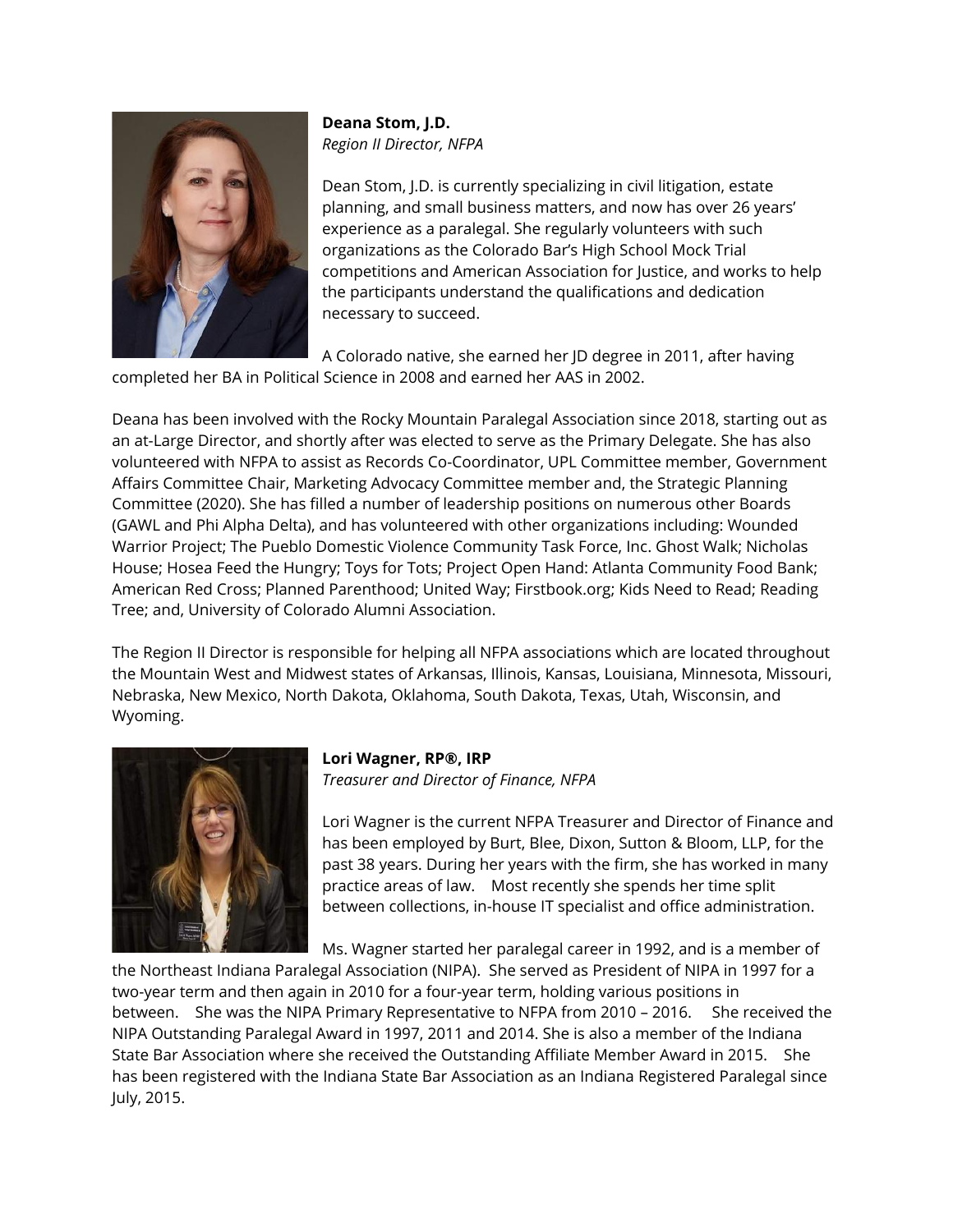Prior to being elected as Treasurer, Director of Finance, Lori served as the NFPA Strategic Planning Coordinator from 2012 - 2015 and then became the 2016 Convention Coordinator. Lori then served on the NFPA Board of Director as Director, Region III from 2016 – 2019.



**Tracey Woolsey, RP®** *Region III Director, NFPA*

Tracey Woolsey, RP® graduated from Illinois State University in 1993 with a bachelor's degree in criminal justice science. She worked as a court clerk for the first 7 years after college. Tracey began her paralegal career in 1999, starting in litigation and finally finding her passion in corporate and transactional (M&A) work. She has been with Cummins Inc. since 2014 and is currently a Senior Corporate Paralegal – Corporate Administration. Tracey joined her local association, the Indiana Paralegal Association ("IPA"), in 2003 and has served on their board in various positions. She has received

IPA's Paralegal of the Year and Board Member of the Year Awards.

She enhanced her career by becoming a PACE Registered Paralegal in November 2016. She is currently the Region III Director for NPFA and formerly held the positions of PCCE Renewal Coordinator under the Director of Paralegal Certification and Membership Growth Coordinator under the Director of Membership. She is also a member of the In-House Paralegal Committee.



### **Patty Meagher, MnCP**

*Leadership Training Coordinator, NFPA*

Patty Meagher, MnCP, is a corporate in-house paralegal at 3M Company with over thirty years of legal experience. Her focus for the last fifteen years has been on mergers, acquisitions and divestitures. She recently expanded her duties to include Section 16 filings, securities and corporate governance work. Ms. Meagher completed her Bachelor of Arts degree in Communications in 1994 from Augsburg College and her Associate in Applied Science degree, paralegal program in 1991 from Inver Hills Community College.

Ms. Meagher has been a Minnesota Certified Paralegal since 2021. She has been a member of Minnesota Paralegal Association and the

National Federation of Paralegal Associations since 1997. She is currently MPA's NFPA Secondary delegate, NFPA Co-Records Coordinator and NFPA Leadership Coordinator. She is a past MPA Board Member (Secretary 2006-2007 and Director of Events 2011-2012), NFPA Convention Host Coordinator 2011, MPA Corporate & Securities Sectional Chair 2007-2010, 3M Paralegal Program Co-Chair current, past Chair and Committee member of the 3M Legal Affairs Developing Legal Professionals program 2015-2020, former 3M Diversity & Inclusion member and Co-Chair Events and Communications Committee 2014- 2017, 3M's Women's Leadership Network (WLN) member, former WLN Co-leader Membership & Networking Team, former St. Patrick's School education committee member, former St. Patrick's Parent Group Secretary.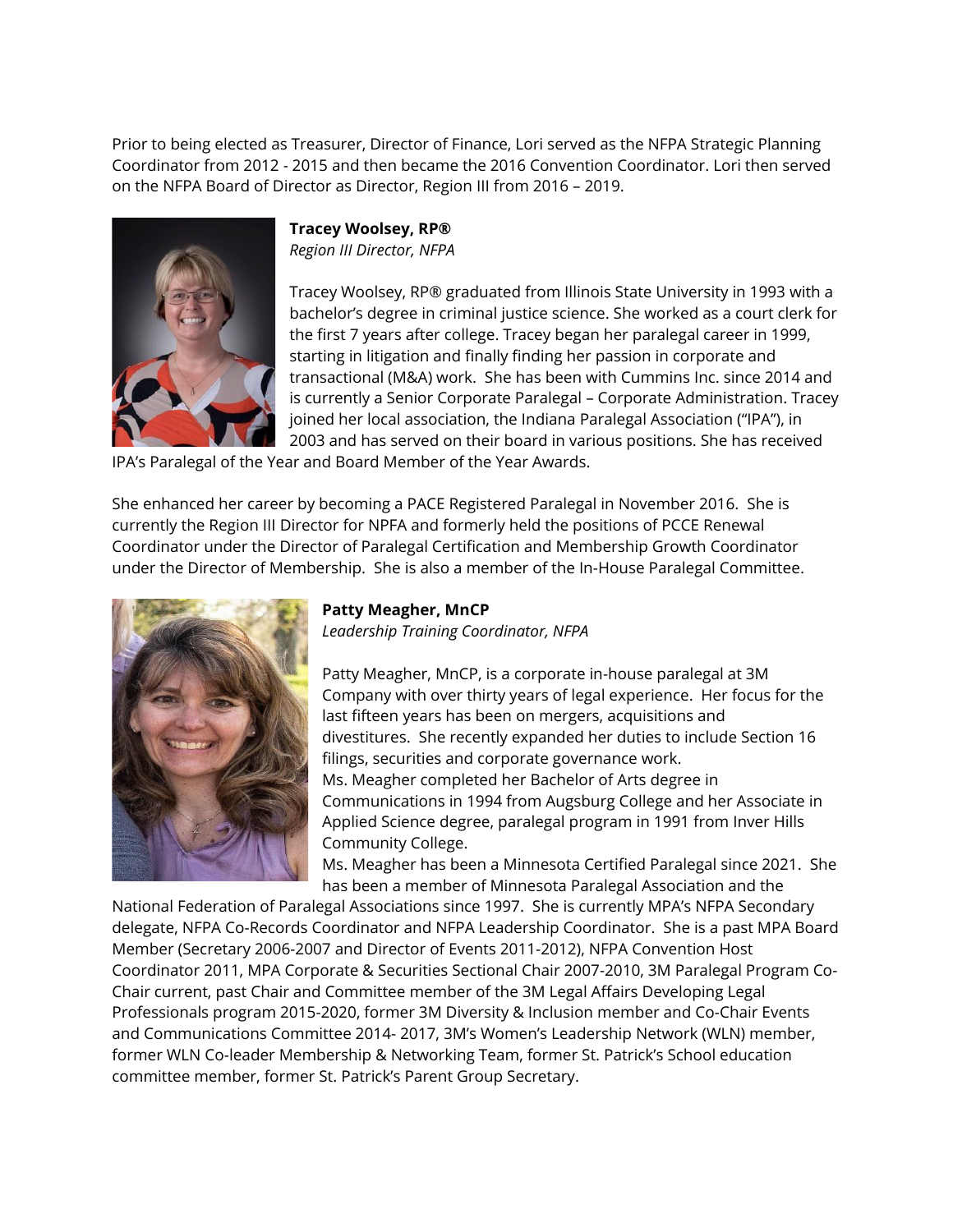### **Psychological Safety**

*Saturday, May 21, 2022, 11:15 a.m. CDT*

Learn about psychological safety which is broadly defined as a climate where people are comfortable expressing and being themselves. In this environment people are sharing concerns and mistakes without fear of embarrassment or retribution. They are also confident to speak up and ask questions when they are unsure.



### **Yen T. Florczak**

*Chief IP Counsel, 3M Company and President of 3M Innovative Properties Company*

Yen Florczak is currently Chief Intellectual Property Counsel for 3M Company and President of 3M Innovative Properties Company. She serves as 3M's Legal Affairs executive sponsor for its Diversity and Inclusion committee. From 2016 to 2019, she led 3M's Asia Pacific intellectual property function, headquartered in Shanghai, China. Ms. Florczak has held various positions of increasing responsibilities in her more than 20 years of experience with 3M. Before entering the legal profession, she gained experience as an engineer at 3M and at Abbott Laboratories. She received her law degree from the University of

Minnesota Law School. She received Bachelor of Science degrees from the University of Minnesota in chemical engineering and in materials science and engineering.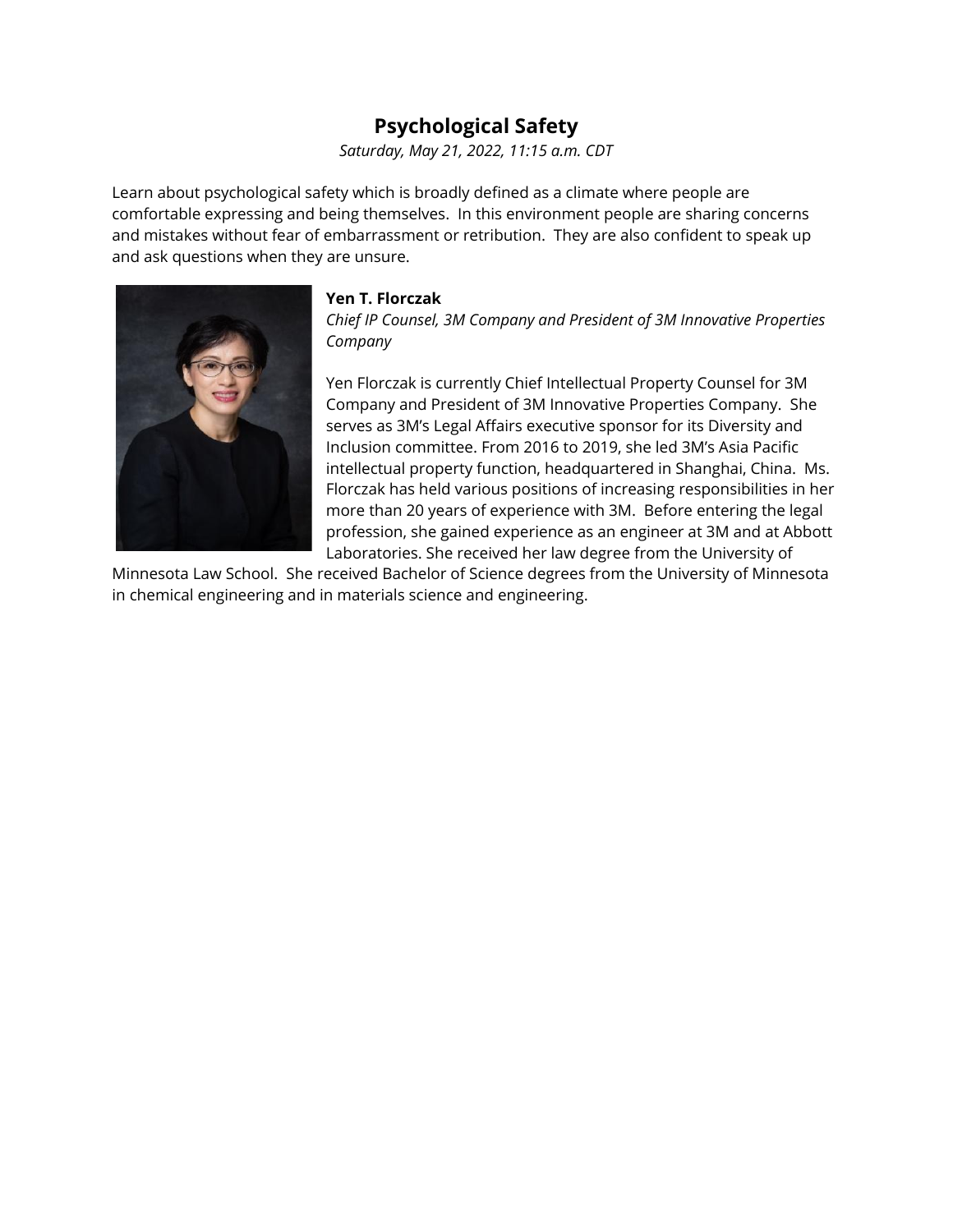### **Characteristics of Inclusive Leadership – Remote Presentation**

*Saturday, May 21, 2022, 1:00 p.m. CDT*

Effective governance encompasses defining the culture of an organization. Inclusive leadership invites diverse perspectives and creates an atmosphere where everyone feels their opinions and contributions matter. This leads to improvements in organizational well-being and encourages active engagement and participation. The inclusion of diverse perspectives creates a sense of belonging, provides for mindful and operational validity, and supports cultural authenticity. Topics to be covered include:

- Identifying Levels of Inclusion
- The Importance of Genuine Connection
- Authentically Leading with Purpose and Passion
- Creating a Culture of Well-being



#### **Sybil Taylor Aytch, M.Ed. RP®**

*Diversity, Equity, and Inclusion Chair, NFPA*

Sybil Taylor Aytch is a first-generation American and a native of New York City. She is an educator and Registered Paralegal who has interviewed, mentored, and trained scores of paralegal students and entry-level paralegals. She writes and speaks frequently on issues related to the paralegal profession including ethics, technology, utilization, professionalism, and diversity and inclusion. Sybil has extensive experience in complex litigation, commercial bankruptcy law, antitrust law, and trial preparation, specializing in electronic document and discovery management, trial technology, and project administration

Sybil is the Senior Paralegal in the Commercial Bankruptcy, Restructuring and Creditors' Rights group in the Phoenix, Arizona office of the national law firm of Quarles & Brady LLP. Prior to moving to Phoenix, she was a Senior Specialist and Coordinator in the Corporate Restructuring group at Skadden, Arps, Slate, Meagher & Flom LLP in New York for 8 years.

Sybil is also an Adjunct Professor in the ABA-approved Paralegal Studies program at Phoenix College where she teaches Ethics and Professional Practice, Civil Interviewing and Investigation, Bankruptcy, and The Paralegal Profession. From 2004-2008, she served as a member of the ABA's Standing Commission on Paralegals Approval Commission where she led site visits to review applications for ABA-approval at multiple educational institutions. She was previously an Assistant Professor at Western International University where she taught Critical Thinking, Civil Procedure, and Comparative Law.

Sybil holds a double Bachelor of Arts (B.A.) degree in French and English from Smith College in Northampton, Massachusetts and a Master of Education (M.Ed.) degree in Educational Psychology from Northern Arizona University in Flagstaff, Arizona. She was also educated in Paris, France and earned a *Certificat en Littérature* in French Literature from l'Université de Paris- La Sorbonne and a *Certificat en Sciences Politiques* in International Law from l'Institut d'Études Politiques.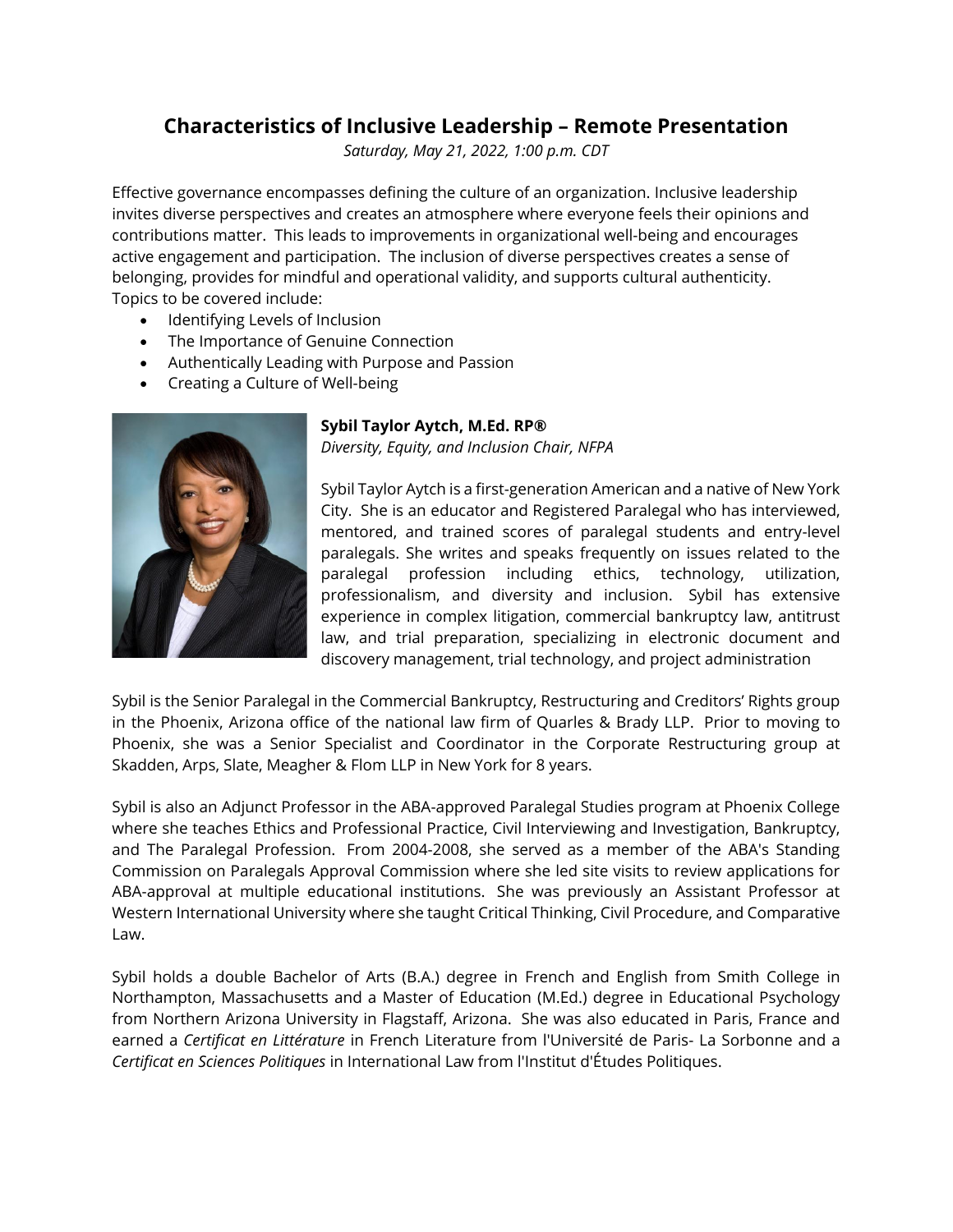Sybil is a member of the Oregon Paralegal Association and has a long history with NFPA. In 2002, she was the recipient of the *Outstanding Local Leadership Award*. From 2007-2010, she served as Ethics Board Chair. Since 2017, she has served as Chair of the Diversity, Equity, and Inclusion Committee and as Bar Association Coordinator. Sybil is also a founding member of the Paralegal Division of the Maricopa County Bar Association in Phoenix and served as its first President in 2002.

From 2020-2021, Sybil served as Co-Chair of the Diversity and Inclusion Advisory Board for the International Practice Management Association. In 2021, she was appointed to serve for a 3-year term as a member of the Arizona Supreme Court's Commission on Diversity, Equality, and Justice in the Judiciary, and as a member of the Maricopa County Bar Association's Diversity and Inclusion Committee.

Sybil is also the co-author of two published textbooks: *Ethics And Professional Responsibility For Paralegals* (8th edition) and *Concise Guide To Paralegal Ethics* (5th edition).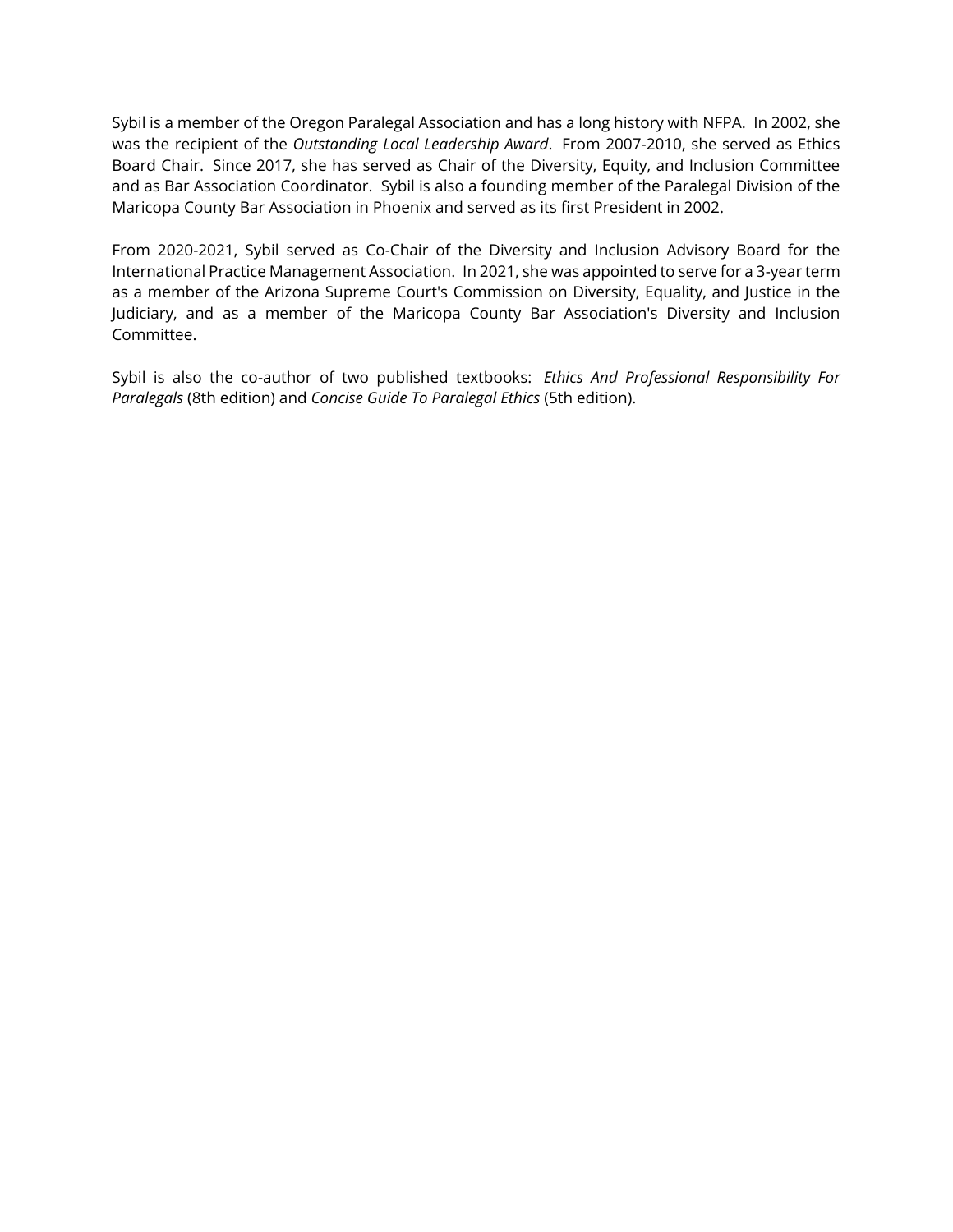### **Resilient Leadership**

*Saturday, May 21, 2022, 2:15 p.m. CDT*

**Merriam Webster's Dictionary defines resilience as "***an ability to recover from or adjust easily to misfortune or change".<sup>1</sup>*

As a leader it is important to be resilient. That is, to possess the ability to face misfortune or setbacks with a positive attitude and the ability to bounce back quickly. A resilient leader is generally optimistic and able to take a step back and see the bigger picture in any situation. They possess the confidence and strength to move forward amid a set-back and inspire those around them to do the same.

Join Lisa and Josie as they review the key elements of resilient leadership.



### **Lisa Lynch, CRPTM, CEDS,**  *President, NFPA*

Lisa Lynch, CRPTM, CEDS currently works as an in-house paralegal for Cushman and Wakefield, a global leader in the commercial and multifamily real estate industry in Dallas, Texas. Her role focuses on litigation, eDiscovery and corporate governance.

In 2015, Lisa was elected to the NFPA's Board of Directors as its Vice President and Director of Marketing. In this role she had many accomplishments, including increasing non-dues revenue and brand awareness, modernizing

the design of National Paralegal Reporter, and co-chairing the committee that was instrumental in convincing the American Bar Association to change its definition of a paralegal to no longer identify the term "legal assistant" as synonymous with paralegal. In 2019, Lisa was elected to the NFPA's Board of Directors as its Region II Director where she worked closely with the member associations in Region II on issues affecting all member associations. In 2021, Lisa was elected to the NFPA's Board of Directors as its first President-Elect where she works closely with the President and learns the roles and responsibilities to ensure continuity.

Lisa has been involved with the Dallas Area Paralegal Association (DAPA) since 2004. She served as DAPA's President in 2014 and held other positions including President Elect, NFPA Primary, NFPA Secondary, Vendor Advisor, as well as serving on many committees. She has also been a CLE speaker at many DAPA and student events. In 2014, Lisa was presented with the DAPA Paralegal of the Year Award. In 2021, Lisa was presented with the Michele M. Boerder Lifetime Achievement Award. She is also a member of Paralegal Division of the State Bar of Texas and sat on the El Centro Paralegal Advisory Board.

Lisa participates in DAPA's mentor/protégé program and is a volunteer with the Dallas Volunteer Attorney Program and other community service programs benefiting non-profits such as the North Texas Food Bank, Juliette Fowler, TangoTab and The Stewpot.

<sup>&</sup>lt;sup>1</sup> <https://www.merriam-webster.com/dictionary/resilience>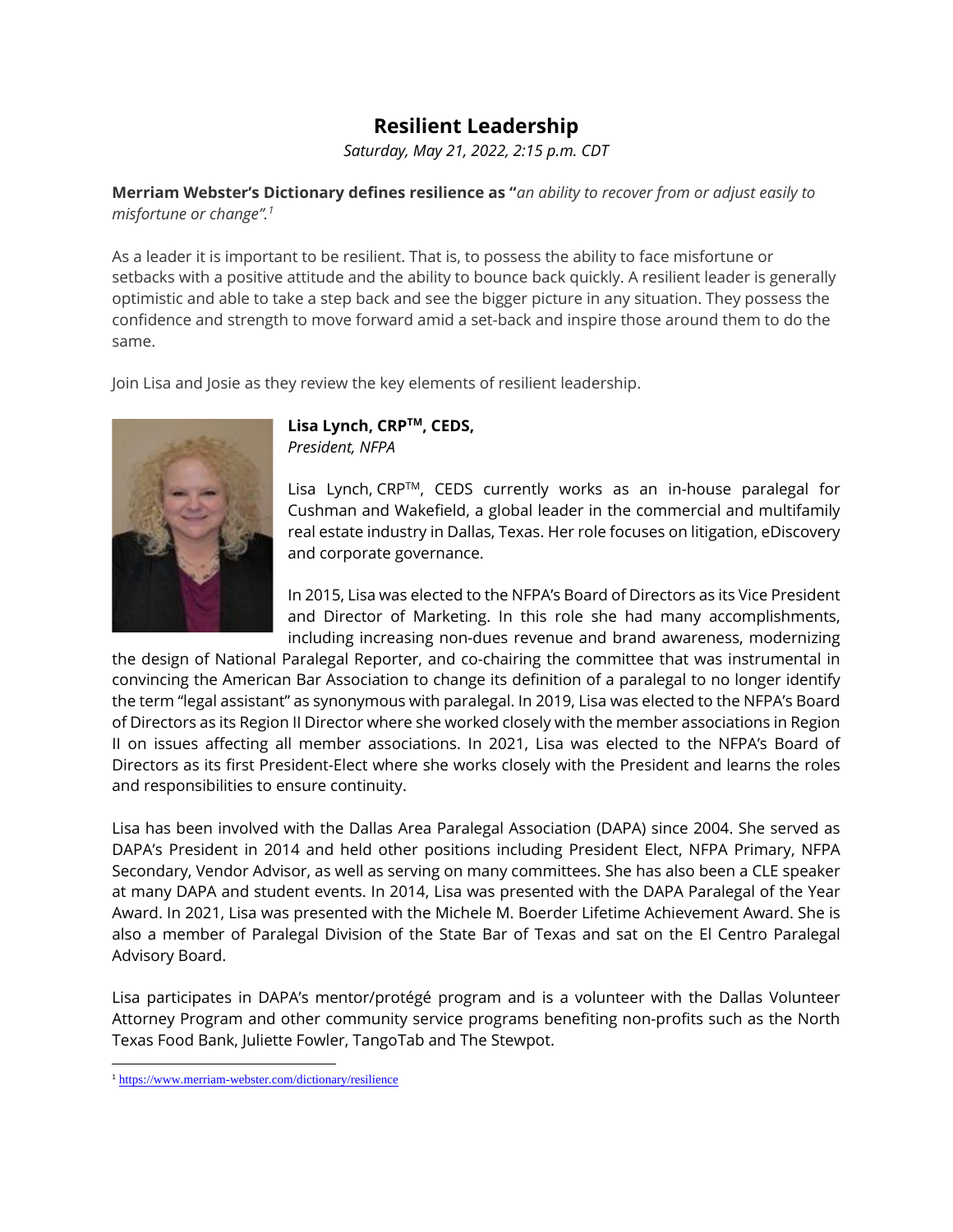Lisa obtained her Paralegal Certificate from the Professional Development Institute at the University of North Texas. In 2011, Lisa was certified by NFPA as a Core Registered Paralegal, becoming one of the first 16 CRPs in the State of Texas and initial 148 paralegals in the nation who passed the pilot exam administered at 12 test sites across the country. Most recently, Lisa became CEDS certified through ACEDS (Association of Certified eDiscovery Specialists).

The President will be the leader of NFPA and a mentor for the paralegal profession. This individual will be responsible to make daily, on-going and long-term decisions regarding NFPA's overall effect on the profession and ensure these decisions are implemented and monitored.



**Josie A. Estes** *President Elect, NFPA*

**Josie A. Estes** is employed by Frasca & Frasca, PA in Nashua, New Hampshire where she works in several areas of law, including Probate, Estate Planning, Real Estate, and Business formation.

Ms. Estes graduated with an Associates of Science degree in Paralegal

Studies in 2011, joining the Paralegal Association of New Hampshire (PANH) soon after. She served on various committees for the PANH as well as serving on their Board of Directors as Secretary, Vice President, and Primary Representative to NFPA.

Ms. Estes currently serves on the Paralegal Advisory Committee of Nashua Community College, in Nashua, New Hampshire.

Ms. Estes has previous experience serving on NFPA's Board of Directors as the Director of Region V during the years of 2015-2019. In 2021, Ms. Estes was elected NFPA President Elect.

The President-Elect works closely with the President learning the responsibilities of the President to ensure continuity for the Association. At the 2022 NFPA Annual Convention Ms. Estes will be appointed President to serve a two-year term (2022-2024), upon conclusion of her term as President, Ms. Estes will become NFPA's Board Advisor for the next two years (2024-2026).